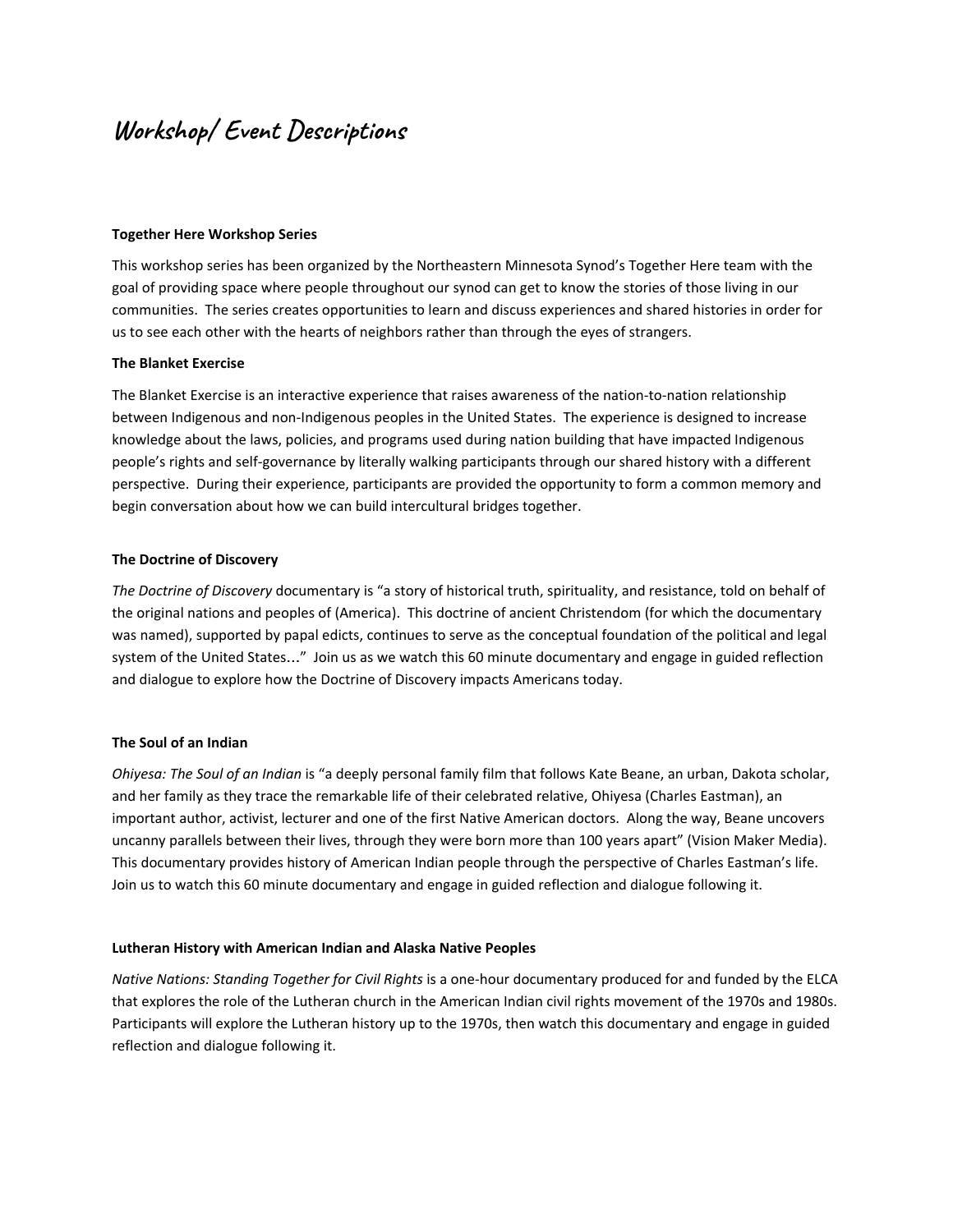## **Boarding Schools**

The documentary *Unspoken: America's Native American Boarding Schools* "takes a moving and insightful look into the history, operation, and legacy of the federal Indian Boarding School system…" Join us to watch this 60 minute documentary and engage in guided reflection and dialogue following it.

# **Getting to Know Our Neighbors**

Join us to learn about the tribal nations in your region and explore ways to get to know members of these communities.

## **The Traditional Stories and Sites of the Region**

Join us to learn the traditional stories and about the traditional sites of your region from members of tribal nations in your area.

# **Mr. Kevin Kot**

Mr. Kevin Kot is a citizen of the Red Cliff Band of Lake Superior Chippewa. He is ordained through the congregational tradition along with his wife, Carol. Together, they lead the ministries of Oshki giizhigimatoogan, New Day Lodge. Oshki giizhigimatoogan is a contextual Christian ministry that embraces Native American cultural expression and worldview. As part of their work, they strive to build inter-cultural bridges and increase opportunities for Indigenous and non-indigenous Christians to enter into healthy conversations about their shared Christian faith.

### **Dr. Marsha Lue**

Dr. Marsha S. Lue received her Bachelor's (self-designed, Indian Cultural Studies) and Master's (Counseling) degrees from the University of Wisconsin-Superior, in 2002 and 2004, respectively. Her Doctorate in Education (Instructional Leadership) was received in 2012 from Argosy University-Twin Cities. Dr. Lue's dissertation focused on underrepresented McNair Scholars. She has been working in higher education since 2005, when she began with the McNair Scholars Program, a federally funded TRiO Program. She currently works at Lake Superior College with the TRIO Student Support Services Program as an Advisor/Coach. Dr. Lue's research interests have been related to various social justice issues, focused primarily on underrepresented college students. Other research interests include current military and Veterans in terms of educational access and retention.

Dr. Lue will guide participants through a discussion on implicit bias, exploring what it is, how it impacts our abilities to form meaningful relationship, and its potential impacts on society.